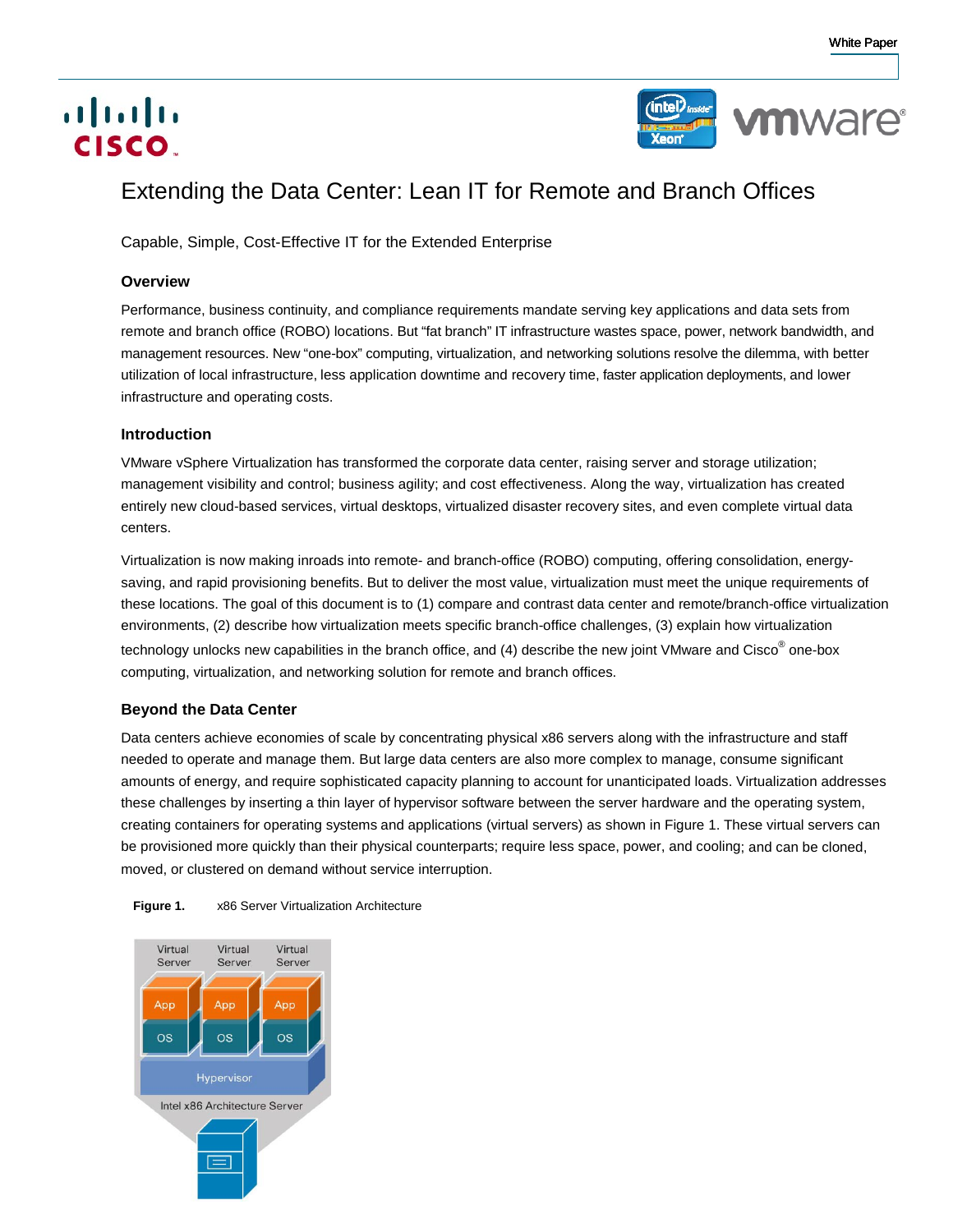Virtual servers have other capabilities that physical x86 servers lack (Figure 2):

- **Isolation:** a virtual server confined in its own container is unaware of other virtual servers
- **Multiplicity:** virtual servers share hardware with other virtual servers
- **Abstraction:** virtual servers are hardware-independent and can run on various platforms
- **Encapsulation:** each virtual server stores its complete point-in-time execution state in a file

**Figure 2.** Fundamental Attributes of Virtualized Server Platform



These attributes are the basis for higher-level capabilities that VMware vSphere Virtualization introduces into the data center.

Driven by virtualization, data-center consolidation has transformed IT infrastructure. For example, consolidated data centers, along with WAN optimization technologies, have reduced the need for local servers at remote and branch offices. But because WAN link speed and reliability limits keep them from relying completely on the home-office data center, even these "lean" offices still deploy a small number of servers locally.

Lean remote- and branch-office server infrastructure is dramatically different from that of a typical headquarters data center. Table 1 outlines some of the most important differences:

| Table 1. | Comparison of Data Center and Remote- or Branch-Office Infrastructure |
|----------|-----------------------------------------------------------------------|
|----------|-----------------------------------------------------------------------|

|                        | <b>Consolidated Data Center</b>     | <b>Lean Remote or Branch Office</b> |
|------------------------|-------------------------------------|-------------------------------------|
| Number of x86 servers  | Large (tens to thousands)           | Small $(1 to 2)$                    |
| Server type            | Mid- to high-range                  | Low-range                           |
| <b>CPU type</b>        | Multisocket; many cores             | Single and dual socket; a few cores |
| <b>Memory capacity</b> | Large (tens to hundreds of GB)      | Small (4 to 16 GB)                  |
| Primary storage type   | ISAN                                | <b>DAS</b>                          |
| Storage capacity       | Large (hundreds to thousands of TB) | Limited (GB to single-digit TB)     |
| Server load            | Dynamic and fluctuating             | Static and predictable              |
| Number of applications | Large (tens to hundreds)            | Small (fewer than a dozen)          |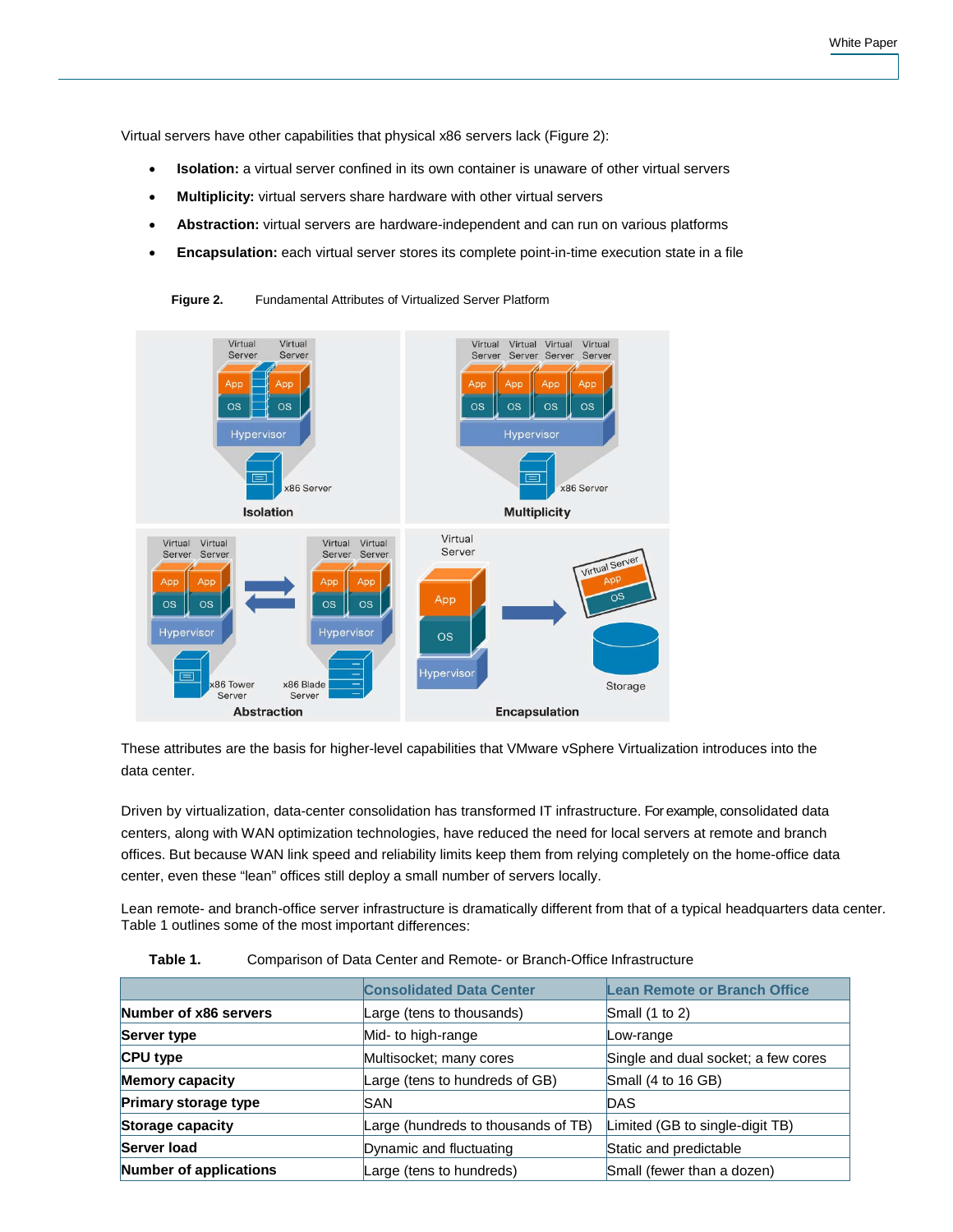| New application rollouts   | Frequent | <b>Infrequent</b> |
|----------------------------|----------|-------------------|
| <b>IT management</b>       | Local    | Remote            |
| Server uptime              | Critical | Critical          |
| <b>Crash recovery time</b> | Critical | Critical          |
| Application response time  | Critical | Critical          |

Compared to the concentration of high-performance, high-capacity server hardware at data centers, most remote and branch offices have only a server or two. As a result, these smaller offices seldom use virtual server mobility, dynamic provisioning, workload balancing, and other advanced features VMware vSphere Virtualization offers: first, because they depend on data-center infrastructure, and second, because they add little value to configurations with so few servers.

In principle, virtual server mobility or clustering could be delivered from the data center into the branch office over a highbandwidth, low-latency WAN link. But today's typical remote or branch office lacks the bandwidth needed to support such operations. A 4 GB Microsoft Windows Server virtual machine, for example, would take up to 6 hours to transfer on a dedicated T1 link even with no other traffic. WAN optimization cuts transfer time, but not enough to make server mobility or clustering a practical solution.

But despite their infrastructure and bandwidth limitations, there remain compelling technical and business reasons to use VMware vSphere Virtualization at remote and branch offices.

# **Addressing Current Remote- and Branch-Office Challenges through VMware vSphere Virtualization**

Remote- and branch-office infrastructure has always raised challenges for IT departments, some specific to a company's line of business, others common across industries. They include the cost of deploying new applications, impacts of inadequate environmental controls on equipment, security and regulatory constraints, performance of centralized applications, support for critical uptime requirements, and more. The challenges increase as offices multiply – and a 2010 study by the Internet Research Group (IRG) estimates that U.S. firms maintain 21 percent more branch offices than they did a decade ago.<sup>2'</sup> No product or technology can cure all branch office headaches, but vSphere Virtualization addresses some of the most difficult issues.

A typical lean remote or branch office runs four to six applications, for example print services, Dynamic Host Configuration Protocol (DHCP), Domain Name System (DNS), Microsoft Active Directory Domain Services, and performance-critical line-of-business applications. Applications and servers are provisioned according to one of two scenarios (see Figure 3):

- **A dedicated physical server for each application:** this setup isolates applications from each other for organizational, security, performance, or application availability reason, but increases equipment and operating costs
- **Multiple applications share a physical server:** this setup reduces the total cost, but creates access control, operational efficiency, application availability, and time-to-deployment complexity



**Figure 3** Application Provisioning Options on Physical Servers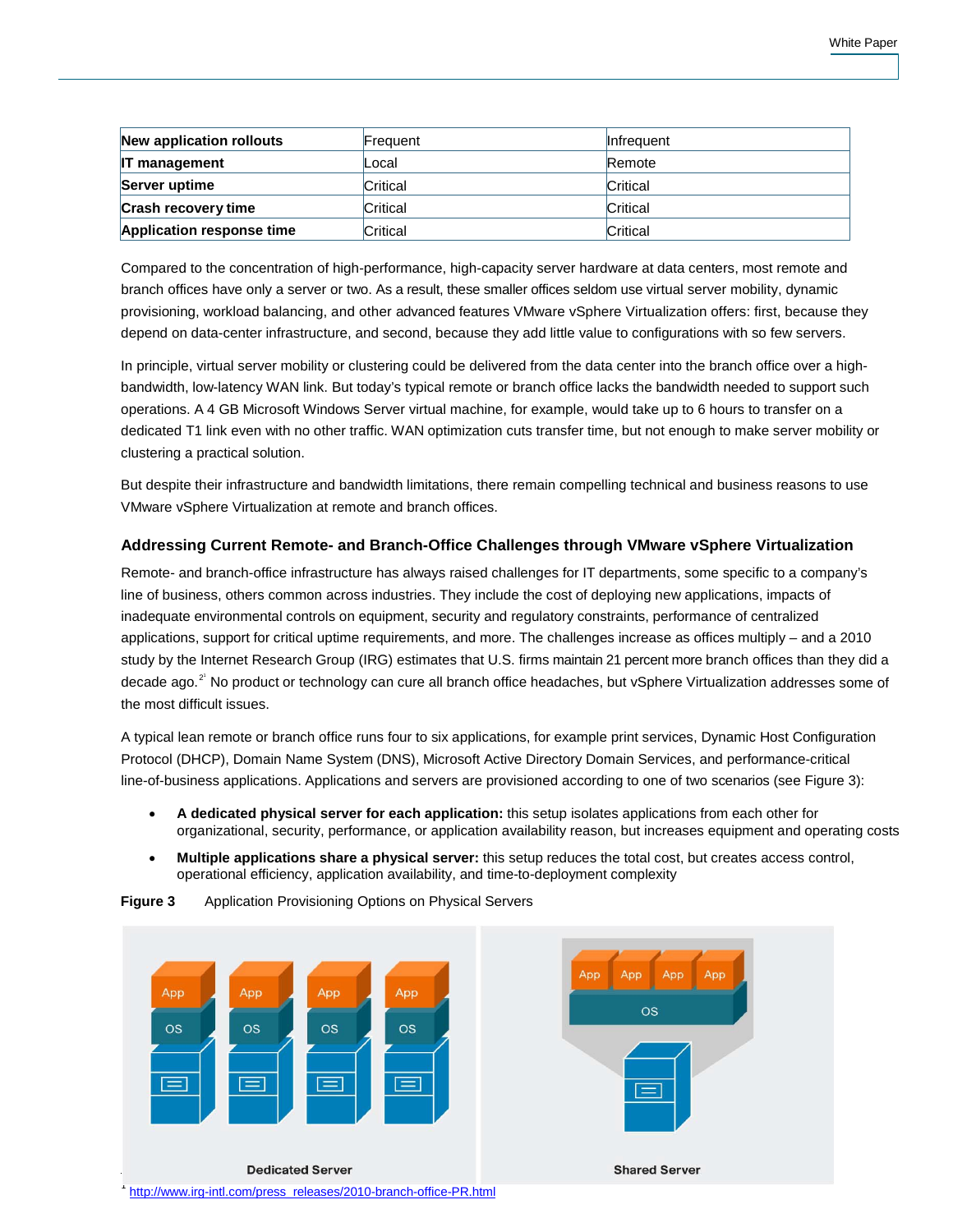Virtualization supports either deployment scenario and eliminates its major drawbacks. Specifically, the Isolation and Multiplicity attributes of virtual servers support (see Figure 4):

- **A dedicated virtual server for each application, hosted on a single physical server:** this setup isolates applications from each other, while reducing costs, increasing application availability, strengthening access control, and improving time-to-deployment for new applications
- **A dedicated virtual server for each application, hosted on multiple physical servers:** this setup delivers all the benefits listed above, and improves application availability and disaster recovery for a small increase in cost



**Figure 4** Application Provisioning Options on Physical Servers

Either provisioning option delivers multiple benefits:

- **Lower infrastructure and operating costs:** consolidating multiple applications on a single physical server eliminates unnecessary servers and increases utilization of the remaining servers, reducing hardware capital expense and operational expenses for:
	- o **Equipment and facilities:** fewer physical servers mean lower requirements for Ethernet ports, power supplies, patch panels, surge protectors, cabling, rack space, and floor space powered and cooled to IT requirements.
	- o **Lower energy and support costs:** the remaining servers require less energy to power and cool, fewer hardware support contracts, and less time spent on provisioning.
- **Less application downtime and guaranteed responsiveness:** isolation means actions by one application don't affect the rest of the system, so dedicating a virtual server to each application results in:
	- o **Shorter planned and unplanned downtime:** maintenance patches, updates, upgrades, and reboots can be carried out independently on each virtual machine, and a misbehaving application doesn't affect any others.
	- o **Explicit allocation of hardware resources:** the hypervisor allocates to each application hardware resources that other applications can't steal, so every application delivers a guaranteed minimum level of responsiveness.
- **Faster application deployment:** applications contained in individual virtual machines don't interact or compete the way they can when they share an operating system instance. So virtualization speeds up application deployment, patching, upgrade, and update processes by reducing requirements for coordination, planning, and testing.

Tables 2 through 4 outline the specifics associated with each set of benefits, using scenarios in which physical servers supporting one or more applications each are replaced by virtual machines. In these examples, virtual machines run on new Cisco UCS E-Series x86 blades housed in the Integrated Services Router (ISR G2) platform, using VMware vSphere Cloud Infrastructure hypervisor and management software: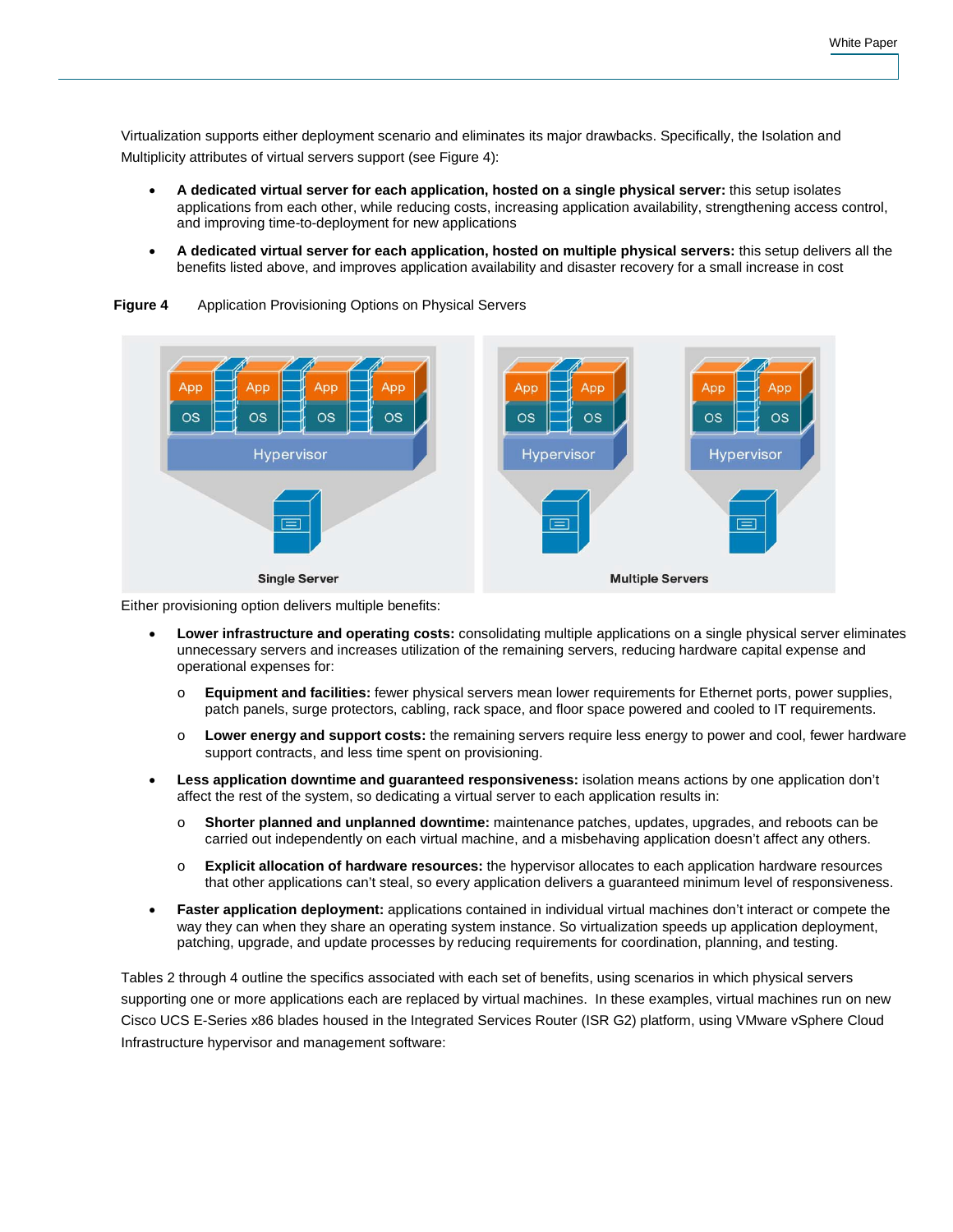| <b>Current setup</b> | Dedicated physical server for each application                                                                                                                                                                                                                                                                                                                                                                                                                                                                                                                                                                                                                                                                                                                                                                                                                                                                                                   |
|----------------------|--------------------------------------------------------------------------------------------------------------------------------------------------------------------------------------------------------------------------------------------------------------------------------------------------------------------------------------------------------------------------------------------------------------------------------------------------------------------------------------------------------------------------------------------------------------------------------------------------------------------------------------------------------------------------------------------------------------------------------------------------------------------------------------------------------------------------------------------------------------------------------------------------------------------------------------------------|
| <b>Challenges</b>    | $\overline{2}$<br>Excess capital expense from underutilized servers, cabling, power supplies, rack<br>space, switch ports, patch panels, surge protectors, physical space, operating<br>system licenses, and equipment spares<br>Excess operating expenses to power and cool larger-than-necessary<br>infrastructure, extra per-server hardware support costs, and added administrative<br>costs to provision, configure, and maintain multiple servers                                                                                                                                                                                                                                                                                                                                                                                                                                                                                          |
| <b>New setup</b>     | Dedicated virtual server for each application, all hosted on a single physical UCS E-<br>Series server blade                                                                                                                                                                                                                                                                                                                                                                                                                                                                                                                                                                                                                                                                                                                                                                                                                                     |
| <b>Results</b>       | Smaller infrastructure footprint<br>٠<br>Optimized energy consumption<br>$\bullet$<br>Faster server provisioning, configuration, and maintenance<br>٠                                                                                                                                                                                                                                                                                                                                                                                                                                                                                                                                                                                                                                                                                                                                                                                            |
| <b>Benefits</b>      | Cost savings from infrastructure optimization: combining multiple applications onto<br>٠<br>a single, highly utilized server blade cuts capital expenses by using:<br>Fewer CPUs, physical network interface cards (NICs), hard disk drives, and<br>$\circ$<br>less memory<br>Fewer power supplies, patch panels, switch ports, surge protectors, and less<br>$\Omega$<br>cabling<br>Less rack and physical space<br>O<br>In many cases, fewer OS licenses <sup>3</sup><br>$\Omega$<br>Cost savings from smaller footprint: combining multiple applications onto a single,<br>highly utilized server blade cuts operating expenses by requiring:<br>Less energy consumption for power and cooling<br>$\Omega$<br>Lower annual per-server hardware support services<br>$\Omega$<br>Less administrative time spent provisioning, configuring, and maintaining<br>$\Omega$<br>servers<br>Virtual NICs and switches available at no additional cost. |
| Costs                | Hypervisor and virtual environment management software                                                                                                                                                                                                                                                                                                                                                                                                                                                                                                                                                                                                                                                                                                                                                                                                                                                                                           |

#### **Table 3.** Less Application Downtime and Quicker Response Time Benefit Details

 $\overline{a}$ 

| <b>Current setup</b> | Multiple applications share one physical server.                                                                                                                                                                                                                                                                                           |
|----------------------|--------------------------------------------------------------------------------------------------------------------------------------------------------------------------------------------------------------------------------------------------------------------------------------------------------------------------------------------|
| <b>Challenges</b>    | One misbehaving application may affect all other applications or take down the<br>٠<br>entire operating system environment.<br>One application may consume hardware resources and degrade performance or<br>٠<br>responsiveness of other applications; in the worst case, an application can starve<br>other applications of all resources |
|                      | Changes to one application, or deployment of a new application, may require<br>٠<br>taking the entire server and all hosted applications offline for an extended period of<br>time                                                                                                                                                         |
| New setup            | Dedicated virtual server for each application, all hosted on a single physical UCS E-<br>Series server blade                                                                                                                                                                                                                               |

<sup>&</sup>lt;sup>2</sup> According to one McKinsey and Company study, data center server utilization rarely exceeds 6%. For branch-office servers, average utilization may be even lower because they host services with low resource requirements such as DHCP, DNS, or print servers. [http://www.mckinsey.com/clientservice/bto/pointofview/pdf/Revolutionizing\\_Data\\_Center\\_Efficiency.pdf.](http://www.mckinsey.com/clientservice/bto/pointofview/pdf/Revolutionizing_Data_Center_Efficiency.pdf)

<sup>&</sup>lt;sup>3</sup> Many operating systems allow running multiple instances per license: for example, Microsoft Windows Server 2008 Enterprise Edition allows up to four running instances per license on one physical server[. http://download.microsoft.com/download/F/C/A/FCAB58A9-CCAD-](http://download.microsoft.com/download/F/C/A/FCAB58A9-CCAD-4E0A-A673-88A5EE74E2CC/Windows_Server_2008_Virtual_Tech-VL_Brief-Jan_09.docx)[4E0A-A673-88A5EE74E2CC/Windows\\_Server\\_2008\\_Virtual\\_Tech-VL\\_Brief-Jan\\_09.docx.](http://download.microsoft.com/download/F/C/A/FCAB58A9-CCAD-4E0A-A673-88A5EE74E2CC/Windows_Server_2008_Virtual_Tech-VL_Brief-Jan_09.docx)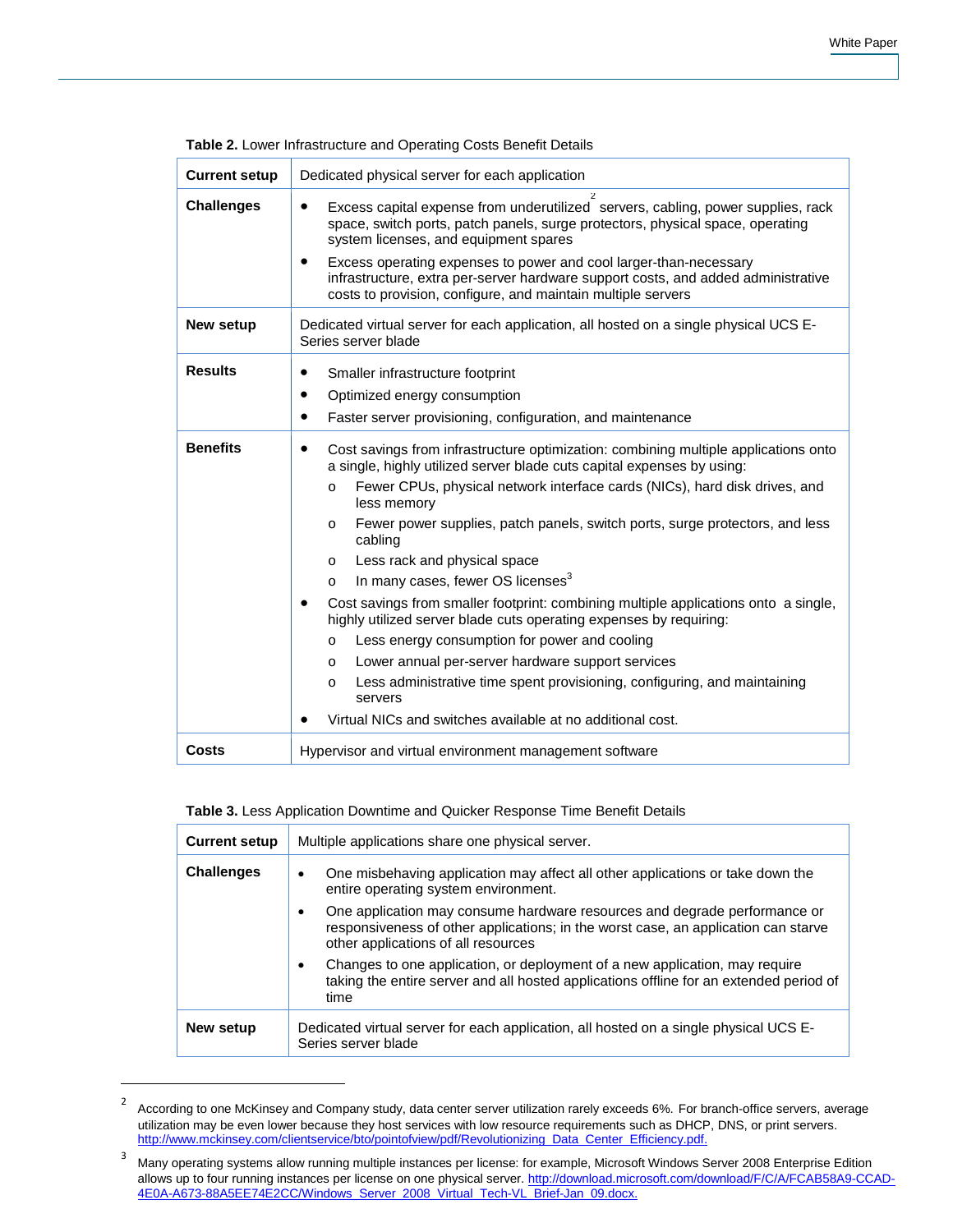| <b>Results</b>  | Applications are isolated from each other, so operating system failures caused by<br>one application have no effect on other applications<br>Applications can be guaranteed CPU, memory, and storage resources that other<br>applications cannot take away<br>New or changed applications are restricted to one virtual server, which can be<br>٠<br>taken offline without taking the physical server offline                                                        |
|-----------------|----------------------------------------------------------------------------------------------------------------------------------------------------------------------------------------------------------------------------------------------------------------------------------------------------------------------------------------------------------------------------------------------------------------------------------------------------------------------|
| <b>Benefits</b> | Improved overall system and individual application uptime<br>٠<br>Reduced system mean time between failures (MTBF) and mean time to repair<br>٠<br>(MTTR) metrics<br>Control over resource sharing based on each application's performance or other<br>$\bullet$<br>business requirements                                                                                                                                                                            |
| Costs           | Hypervisor and virtual environment management software<br>Total application hypervisor and operating system requirements may exceed<br>٠<br>resources of the existing physical server, requiring upgrade or replacement<br>Operating systems for applications may increase operating system license costs –<br>the four running instances permitted for Microsoft Windows Server 2008 Enterprise<br>Edition <sup>3</sup> are sufficient for most lean branch offices |

# **Table 4.** Faster Time to Deploy Applications Benefits Details

| <b>Current setup</b> | Multiple applications share one physical server.                                                                                                                                                                                                                                                                                                                                                                                                 |
|----------------------|--------------------------------------------------------------------------------------------------------------------------------------------------------------------------------------------------------------------------------------------------------------------------------------------------------------------------------------------------------------------------------------------------------------------------------------------------|
| <b>Challenges</b>    | Applications require periodic security patches, maintenance updates, and<br>$\bullet$<br>functional upgrades. When multiple teams are responsible for applications that<br>share a physical server, any change to any one application must be coordinated<br>across all teams, adding coordination and planning processes that delay rollout,<br>introduce additional testing, and may trigger unnecessary changes in the other<br>applications. |
|                      | Application changes may require security patches, maintenance updates, or even<br>$\bullet$<br>a host operating system upgrade, affecting other applications whether or not they<br>require the change, and introducing coordination issues discussed above.                                                                                                                                                                                     |
|                      | High performance, fast response time, high availability, or other business needs<br>$\bullet$<br>may require a new application to be hosted locally in the branch office. Rollout of<br>the new application must be coordinated to prevent adverse effects on existing<br>applications or the host operating system.                                                                                                                             |
| New setup            | Dedicated virtual server for each application, all hosted on a single physical UCS E-<br>Series server blade                                                                                                                                                                                                                                                                                                                                     |
| <b>Results</b>       | Applications are isolated from each other, and therefore a change in one<br>$\bullet$<br>application or its host operating system has no impact on the other applications.                                                                                                                                                                                                                                                                       |
|                      | A new application is provisioned in a new virtual server and deployed on the<br>hypervisor without affecting the other applications.                                                                                                                                                                                                                                                                                                             |
| <b>Benefits</b>      | Faster rollout of application or host operating system patches, updates, or<br>$\bullet$<br>upgrades.                                                                                                                                                                                                                                                                                                                                            |
|                      | Less time spent on cross-functional coordination required to plan and test<br>$\bullet$<br>application changes.                                                                                                                                                                                                                                                                                                                                  |
|                      | Improved ability to respond to security risks, application defects, or business<br>$\bullet$<br>requests to add new features or applications.                                                                                                                                                                                                                                                                                                    |
| Costs                | Hypervisor and virtual environment management software<br>٠                                                                                                                                                                                                                                                                                                                                                                                      |
|                      | Total application hypervisor and operating system requirements may exceed<br>$\bullet$<br>resources of the existing physical server, requiring upgrade or replacement                                                                                                                                                                                                                                                                            |
|                      | Operating systems for applications may increase operating system license costs.<br>$\bullet$                                                                                                                                                                                                                                                                                                                                                     |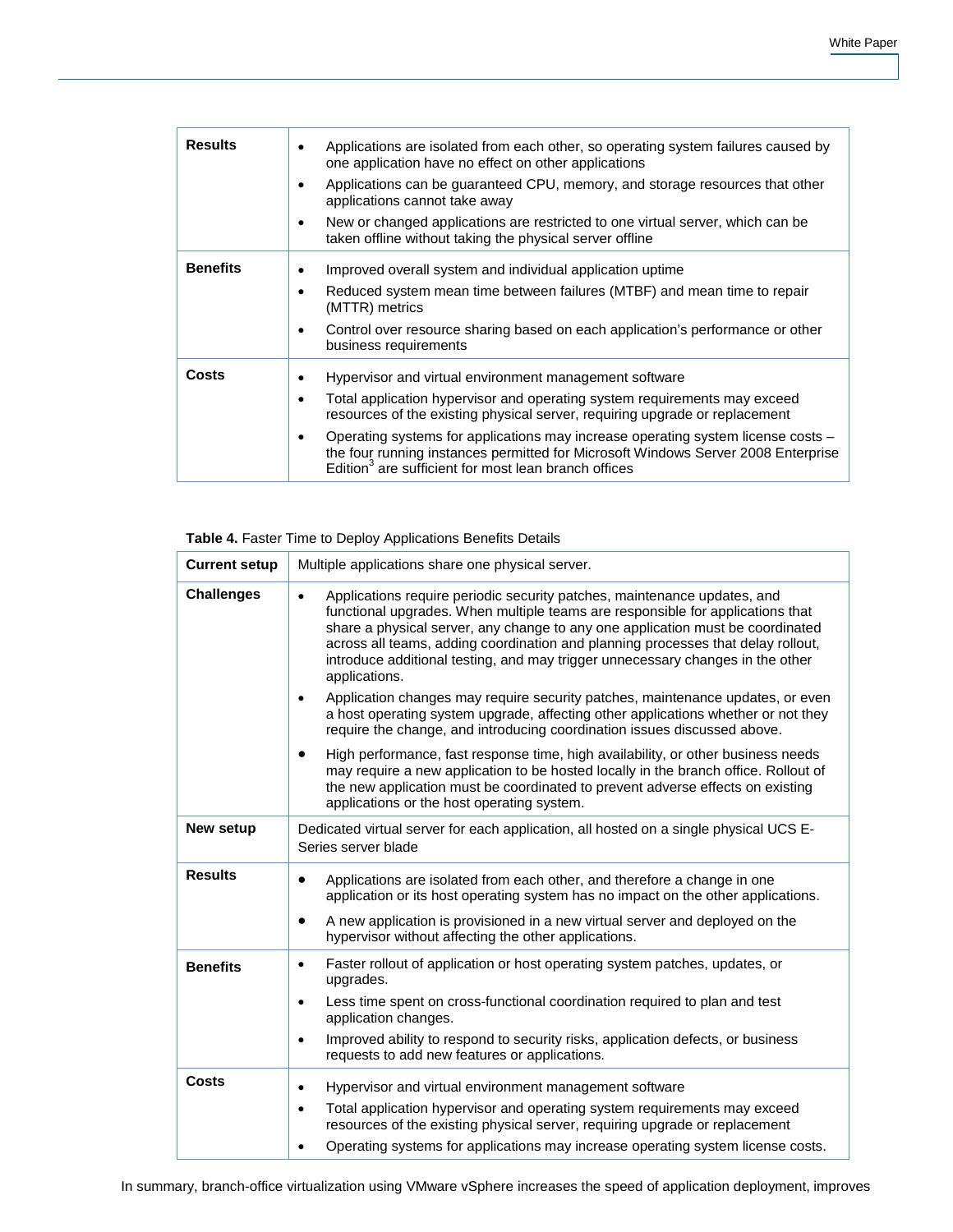application uptime and performance guarantees, and reduces equipment and operating costs. But VMware vSphere Virtualization can do much more, with a rich set of features that can enable new capabilities in remote and branch offices.

#### **Enabling New Capabilities in Remote and Branch Offices through VMware vSphere Virtualization**

vSphere brings capabilities to the data center that traditional servers cannot provide -- live virtual server migration, dynamic resource allocation, live CPU and memory increases, and distributed software switches. Lean branch offices, with their limited hardware footprints, have limited the use of such features. Nonetheless, a number of new capabilities offered by vSphere can improve server uptime and failure recovery time and automate server provisioning in remote and branch offices.

A typical lean office implements disaster recovery either by storing backups on local storage devices with periodic archives to tape, or by sending them to a data center for storage and tape archival. A growing number of remote and branch offices implement continuous data protection by replicating, snapshotting, or mirroring data to local storage devices. Regardless of where the data resides and how frequently it is backed up, two fundamental techniques are used to copy and restore the data (Figure 5):

- **Block-based disk copying with full-system restoration:** this approach provides the fastest full-system backup and restore operations, with low performance overhead during backup, and full recovery of the server. But it is an all-ornone approach that requires large storage capacity, individual files cannot be restored, and the restore target must be identical to the original server.
- **File-based file system copying with data and configuration restoration:** This method provides backup and restore operations at the individual file level, platform-independent restoration, and flexibility to adapt the configuration to the restoration target. But backup and restore operations take longer, performance overhead is higher during backup, and servers can't be fully recovered.



vSphere Virtualization provides new options for capturing point-in-time server states, which are then stored in several files. The abstraction and encapsulation attributes described previously facilitate the following approaches (Figure 6):

- **Virtual server copy and restore:** this option copies the entire persistent state of the virtual server, including the disk, memory, log, configuration, suspended state and snapshot data, NIC teaming, and BIOS. It allows complete restoration of the server, although the server must be powered off during the copy operation.
- **Virtual server snapshot:** this option, performed on a running server, saves the entire persistent and running state of a virtual server at a point in time and allows the server to return to this state.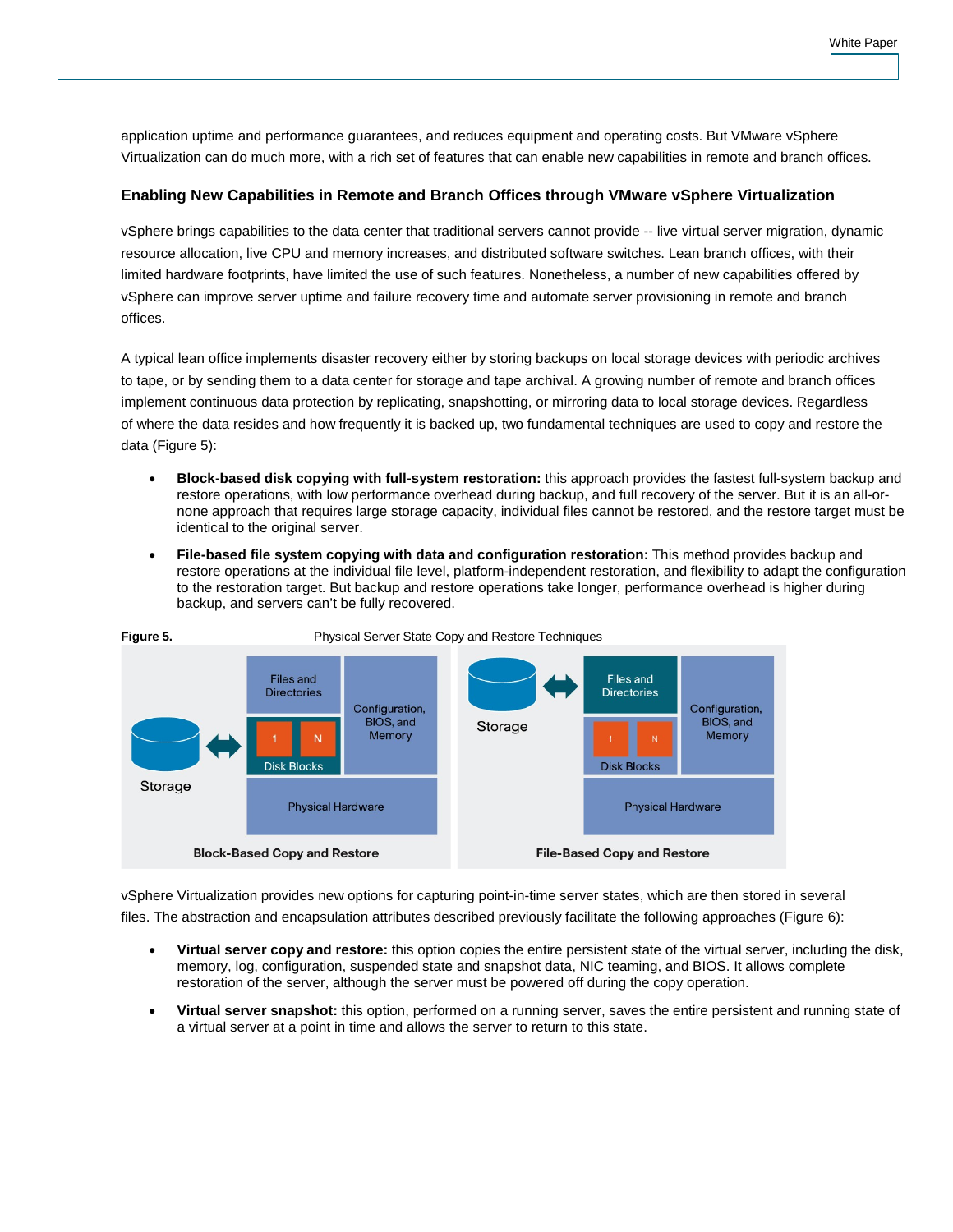

The ability to capture the entire server state in a few files provides these benefits to ROBO IT:

- **Less application downtime and faster recovery from failures:** Traditional backup and recovery procedures only copy the server state as it is written to disk. Encapsulating the full state of a virtual server in a set of files facilitates preservation of the entire state at a chosen point in time, as well as changes over time. As a result, saving or snapshotting the virtual server state results in:
	- o **Faster recovery of the server during hardware migration or after a server failure:** The hypervisor can restart the virtual server from saved files, files can be exported for backup purposes, and virtual server files can be quickly imported to another hypervisor with the same or a different hardware configuration
	- o **Faster rollback to a stable configuration if an application becomes unstable:** The virtual server can be rolled back to a point in time, reversing any unwanted changes

Table 5 provides in-depth explanations of each benefit, assuming the same infrastructure changes discussed in the previous section.

| <b>Current setup</b> | Block- or file-based backup and restore of server state                                                                                                                                                                                                                                                                                                                                                                                                                                                                                                                                                                                                                                                                                                           |
|----------------------|-------------------------------------------------------------------------------------------------------------------------------------------------------------------------------------------------------------------------------------------------------------------------------------------------------------------------------------------------------------------------------------------------------------------------------------------------------------------------------------------------------------------------------------------------------------------------------------------------------------------------------------------------------------------------------------------------------------------------------------------------------------------|
| <b>Challenges</b>    | Block-based backup and restore mechanisms require nearly identical hardware<br>$\bullet$<br>configurations for disaster recovery or server migration<br>File-based backup and restore mechanisms require a multistep process for disaster<br>recovery or server migration, and do not offer the benefits of full-state preservation                                                                                                                                                                                                                                                                                                                                                                                                                               |
|                      | Rolling back a misconfigured, defective, or compromised application to a stable server state<br>requires a long multistep restore process and may lead to data loss. Continuous data<br>protection mechanisms with snapshotting offer full rollback capabilities but cost more,<br>consume more processing power, and require more storage capacity than traditional<br>backups. Troubleshooting corrupted applications requires complex and time-consuming<br>restoration of the most recent backup to a spare server.                                                                                                                                                                                                                                           |
| New setup            | A virtual server dedicated to each application, supported by snapshot-and-copy, restore, import,<br>and export operations                                                                                                                                                                                                                                                                                                                                                                                                                                                                                                                                                                                                                                         |
| <b>Results</b>       | A "golden" fail-safe image of the virtual server is stored alongside the running instance<br>A snapshot of the virtual server is taken whenever application patches, updates, or<br>upgrades are deployed<br>When migrating to new server hardware, production instances of virtual servers are<br>exported from existing hypervisors, then imported to hypervisors on different host hardware<br>The most recent copies of virtual servers are exported from existing hypervisors, stored on<br>backup devices, then imported to hypervisors running on the same or different host<br>hardware when servers are restored after a catastrophic failure. (Note: A number of backup<br>and restore solutions automate this process for virtualized infrastructure.) |

**Table 5.** Less Application Downtime and Faster Failure Recovery Time Benefits Details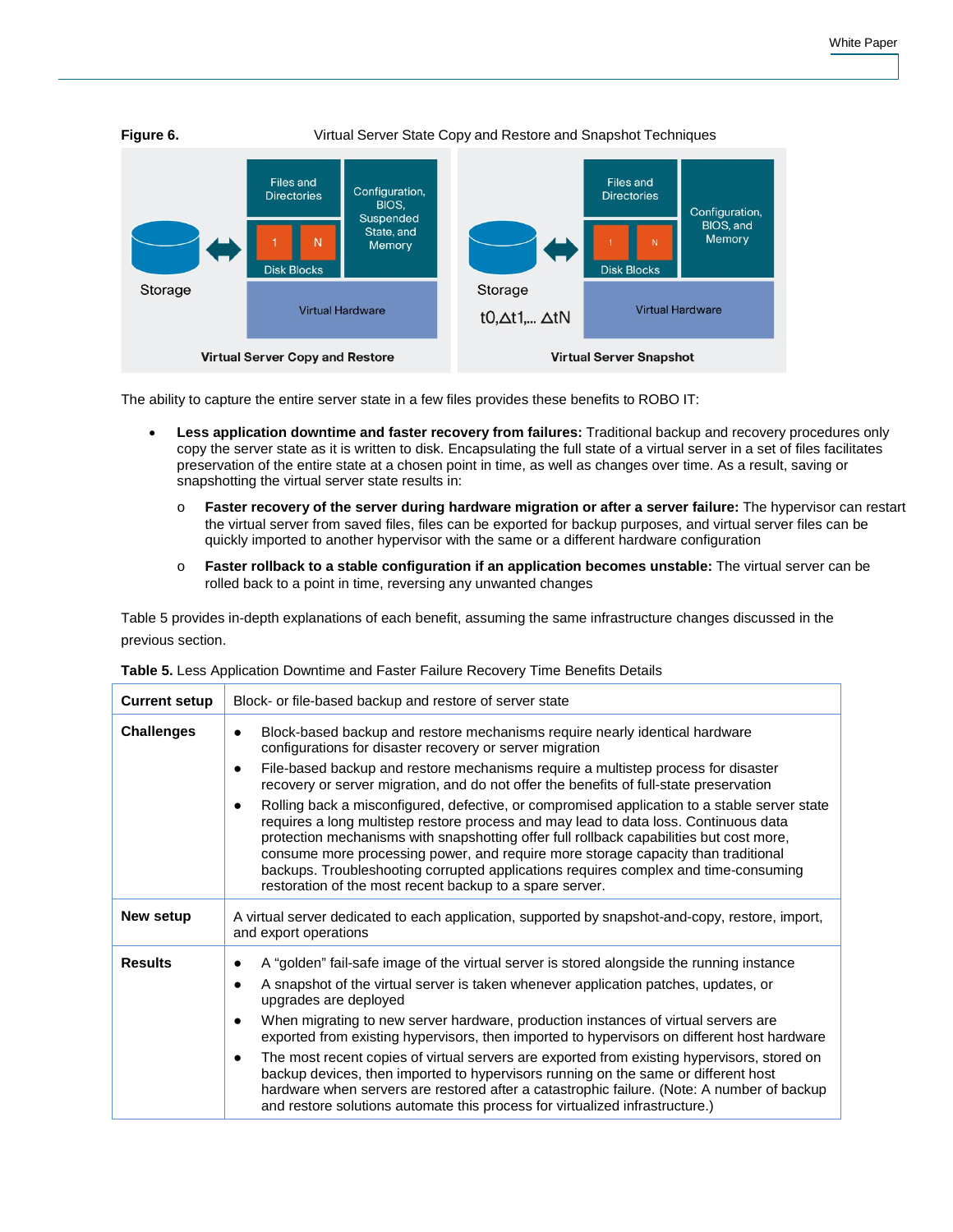| <b>Benefits</b> | Faster recovery from catastrophic hardware failure<br>Faster migration to new server hardware<br>Faster rollback of an unstable application to a known state<br>Capability to troubleshoot unstable applications on backup replicas of virtual servers while<br>the primary instance is rolled back to an earlier state |
|-----------------|-------------------------------------------------------------------------------------------------------------------------------------------------------------------------------------------------------------------------------------------------------------------------------------------------------------------------|
| Costs           | Hypervisor and virtual environment management software<br>Optional backup and restore solution for virtualized infrastructure                                                                                                                                                                                           |

In summary, the capability to copy and restore the entire state of a virtual server to a specific point in time accelerates recovery after server failure, migration to new server hardware, and rollback of unstable applications to a fail-safe state.

# **VMware and Cisco Remote- and Branch-Office Server Virtualization Solution**

Cisco Unified Computing System E-Series Server (UCS® E-Series) brings data-center-class virtualization-ready blade servers to the branch office. Cisco UCS E-Series Servers are high-density single-socket blade servers designed to balance simplicity, performance, and application density even while operating in energy-efficient environments. These small but powerful x86 64-bit blade servers are housed within Cisco Integrated Services Routers Generation 2 (ISR G2) networking platforms, and designed to host essential infrastructure services and mission-critical business applications in the lean branch office.

This solution is best suited for multisite organizations with centralized IT infrastructure that wish to host a small number of essential applications at local offices. Compared to standalone x86 servers with or without virtualization, Cisco UCS E-Series provides more agile, simpler, and lower-cost infrastructure integrated into a single device. And unlike appliancebased virtualization products, Cisco UCS E-Series combined with VMware's vSphere Hypervisor provides enterprise-class virtualization hosted on high-performance, feature-rich hardware.

Depending on the model, the Cisco ISR G2 can host one or more E-Series blades, allowing deployment of one or more physical servers with just 160W per blade added power consumption and no increase in rack space or cabling,. Cisco E-Series blades communicate with each other and the router over a multigigabit fabric backplane, eliminating the need for external cables. IP addresses, switch-port assignment, and routing services such as Network Address Translation (NAT), firewall, and intrusion prevention system (IPS) can be added dynamically as required with no need to physically re-cable the blades.

Data center consolidation has triggered centralization of branch-office applications, but some applications still need to be deployed remotely, for reasons that include:

- **Performance:** applications that require fast response times or transmit large amounts of data can't tolerate WAN links' latency and bandwidth limitations– examples include software distribution, performance monitoring, and interactive applications
- **Availability:** applications that require continuous availability can't tolerate the unreliability of WAN links -- for example DNS or DHCP servers, Microsoft Active Directory Domain Services, print services, and point-of-sale applications
- **Compliance:** some applications must meet security, regulatory, or internal policy requirements that prohibit hosting outside the local office, prohibit export of data outside the local jurisdiction, or require retention of a local copy of data – examples include the Payment Card Industry Data Security Standard (PCI DSS), Health Insurance Portability and Accountability Act (HIPAA), and Sarbanes-Oxley regulations.

Cisco E-Series blades have been designed to help organizations provide data-cemter services to lean remote and branch offices. On-demand application provisioning helps them deploy networking and computing services to remote locations at any time, eliminating costly onsite visits and infrastructure modifications when performance, availability, or compliance considerations require local application deployments. Deploying Cisco E-Series with Cisco ISR G2 removes the burden of having to decide at the outset which services have to be provisioned in the branch office, and it provides the flexibility to change service placement decisions in the future, eliminating costly infrastructure lock-in.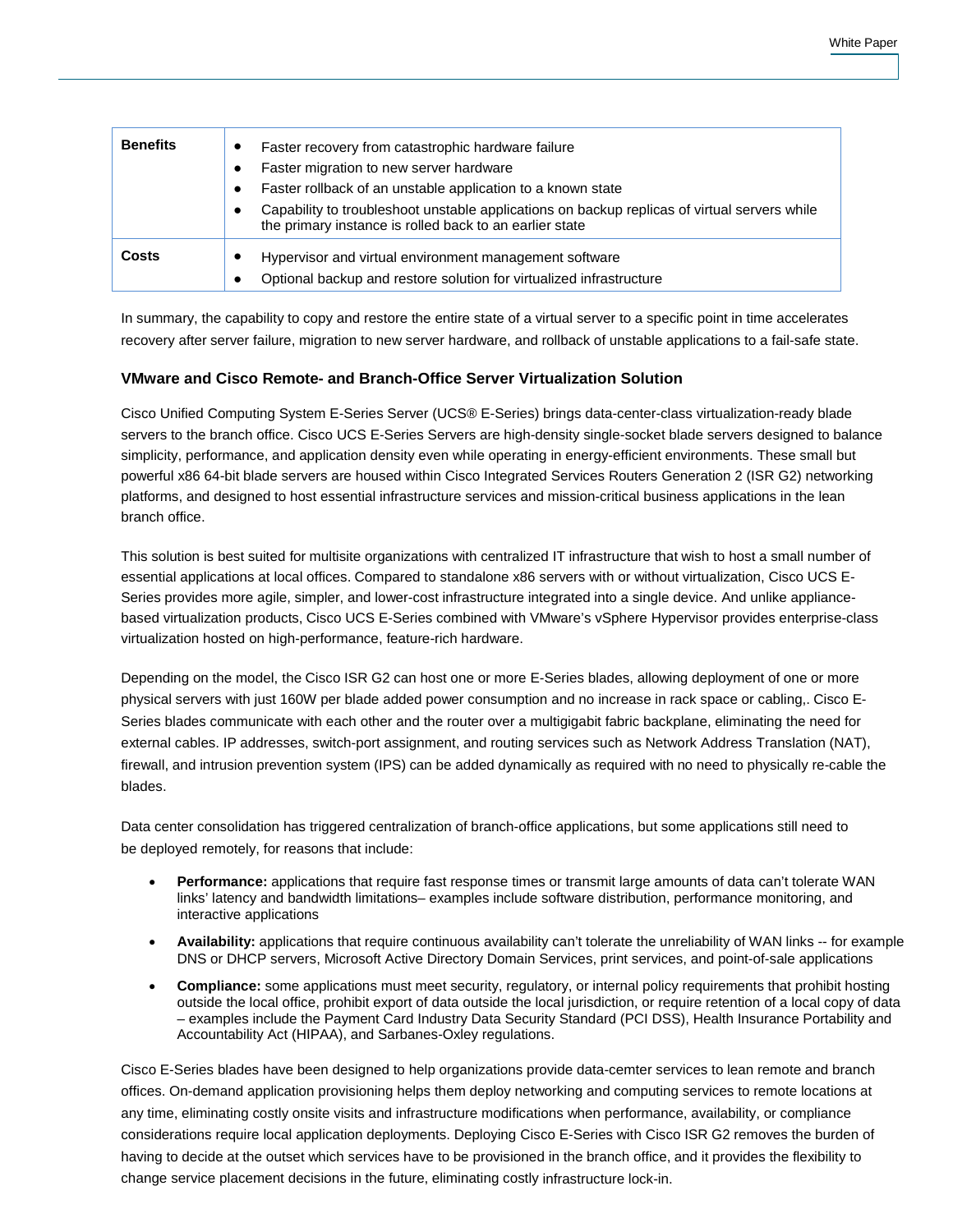Cisco UCS E-Series powered by VMware vSphere enhances the Cisco E-Series on-demand application-provisioning model with the capability to host any application in the Cisco ISR G2 while taking advantage of all the benefits provided by virtualization as described in this document

Cisco UCS E-Series combined with Cisco ISR G2 creates a unique solution for hosting all branch-office applications and services such as routing, switching, security, voice, video, wireless, computing, storage access, VMware vSphere Virtualization, Microsoft Windows core services, and line-of-business applications. This "ROBO in a box" solution provides the following benefits:

- Cost savings: the multiservice Cisco ISR G2 is the lowest total cost solution for branch-office services.<sup>4</sup> Cisco E-Series blades deployed on the Cisco ISR G2 save even more by eliminating onsite visits and infrastructure changes, reducing energy consumption, and attaching Cisco E-Series blade hardware support services to the Cisco ISR G2 at no additional cost.
- **Consolidation:** providing all branch-office services and Microsoft Windows applications in a single device simplifies and reduces the footprint of branch-office infrastructure. With fewer servers and appliances, less cabling, fewer Ethernet ports, fewer power supplies, and less rack and physical space, a hard-wired physical infrastructure that needs frequent onsite support is replaced by a soft-wired virtual infrastructure that is easier to manage remotely.
- **Integration:** The Cisco UCS E-Series platform is connected to the rest of the branch-office network and other Cisco ISR G2 service modules through a multigigabit backplane switch. Virtual servers running Microsoft Windows Server can now directly take advantage of router and switch features such as VLANs, security zones, access control lists (ACLs), and firewall with no impact on performance. By unifying routing, switching, computing, and storage access, the Cisco ISR G2 provides more flexibility, more granular control over security, and higher performance.

# **Cisco UCS E-Series Use Case 1: Core Windows WAN Edge Services**

An organization decides to implement Microsoft Active Directory Domain Services, DHCP server, and DNS server locally in the branch office for:

- **WAN reliability:** The WAN is unavailable from time to time, and the cost of a backup link is prohibitive; or a second service provider is not available in the specific geographic area.
- **WAN performance:** Latency between the branch office and the nearest data center is significant, and branch- office users constantly generate queries to Microsoft Active Directory Domain Services, DHCP server, and DNS server.

The branch office experiences productivity slowdown when these services are slow or unavailable. With Cisco UCS E-Series, core Windows services can be implemented in the following ways:

- Each service can be run as a dedicated virtual server.
- A group of services can be co-located and run on a virtual server.

Actual implementation depends on individual requirements. This solution also decreases the infrastructure footprint at the remote office.

# **Cisco UCS E-Series Use Case 2: Bank Teller Line-of-Business Applications**

A retail bank cannot tolerate any business-hours interruption of its branch-office teller application. The organization implements a thin in-office control point (IOCP) as a standby system for a centrally hosted teller server. Under normal conditions, the branch-office teller client interacts with the central teller system. But if the WAN connection is disrupted or degraded, the local IOCP takes over, serving requests from the teller client. Once the WAN connection is restored, the IOCP synchronizes in-office transactions and returns control to the central teller system. With Cisco UCS E-Series, the IOCP can run on a dedicated virtual server hosted in the Cisco ISR G2, providing higher availability for a business critical application.

# **Cisco UCS E-Series Use Case 3: Virtualized Network Appliances**

A number of appliances that network-level functions -- firewall, wireless LAN controller, private branch exchange, and WAN

 <sup>4</sup> [http://cio.cisco.com/en/US/prod/collateral/routers/ps5855/prod\\_white\\_paper0900aecd805898e5.html](http://cio.cisco.com/en/US/prod/collateral/routers/ps5855/prod_white_paper0900aecd805898e5.html)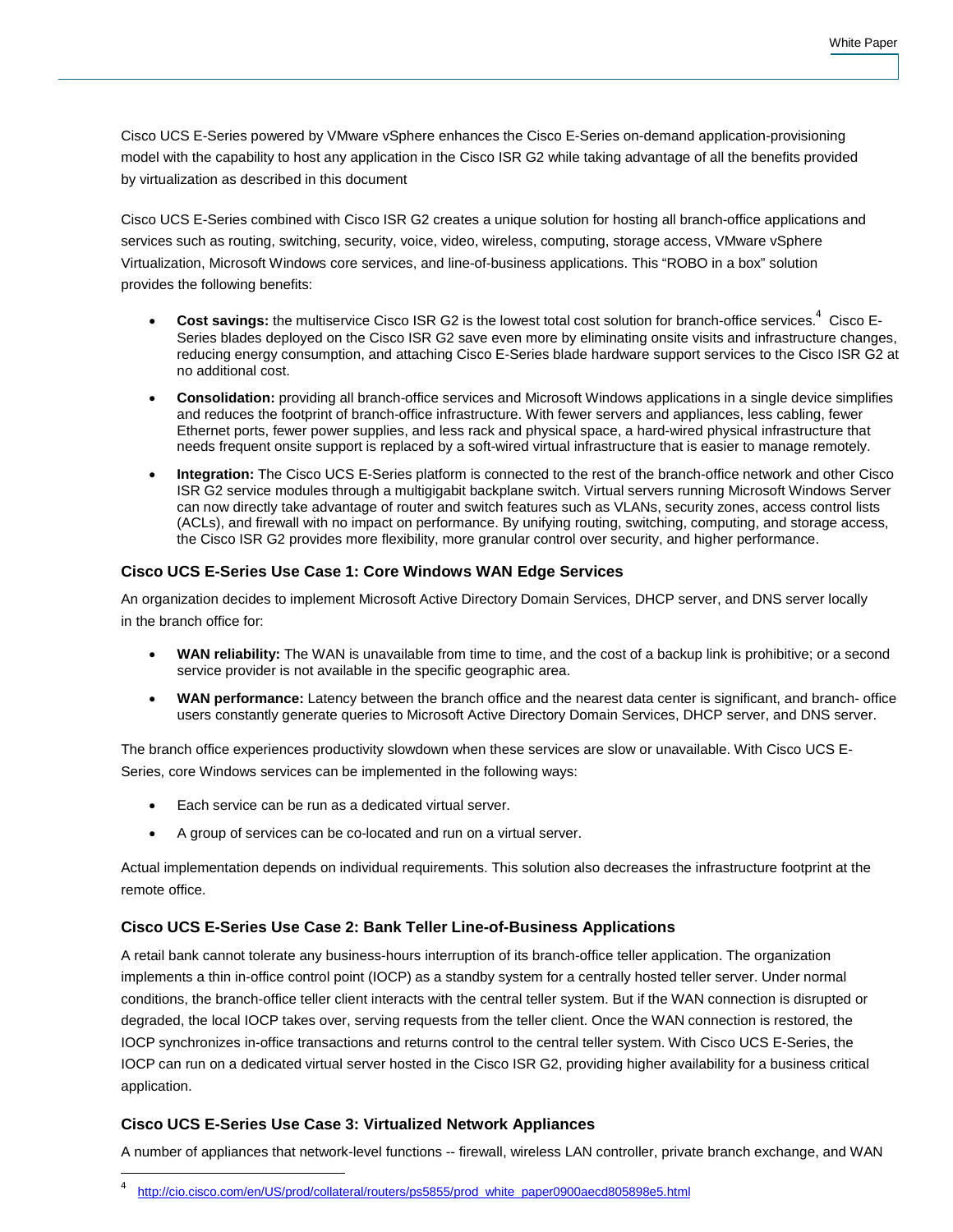optimization controllers -- continue to be deployed in remote and branch offices. All such devices can be virtualized and hosted on the Cisco UCS E-Series, reducing complexity of remote infrastructure and supporting remote management.

#### **Summary**

A typical lean branch office has a significantly different server infrastructure than a data center, but despite the differences, multisite organizations have much to gain by deploying VMware vSphere Virtualization in their remote and branch offices. The virtualization technology helps meet common branch-office challenges, and it introduces new capabilities not available with traditional servers. The main benefits of virtualization in the branch office include:

- Lower infrastructure and operating costs
- Less application downtime and faster response time and failure recovery time
- Faster time to deployment for applications

Cisco UCS E-Series with VMware virtualization offers a powerful, compact, easy-to-administer solution for remote and branch office applications.

For more information visit: [http://www.cisco.com/go/ucse/.](http://www.cisco.com/go/ucse/)